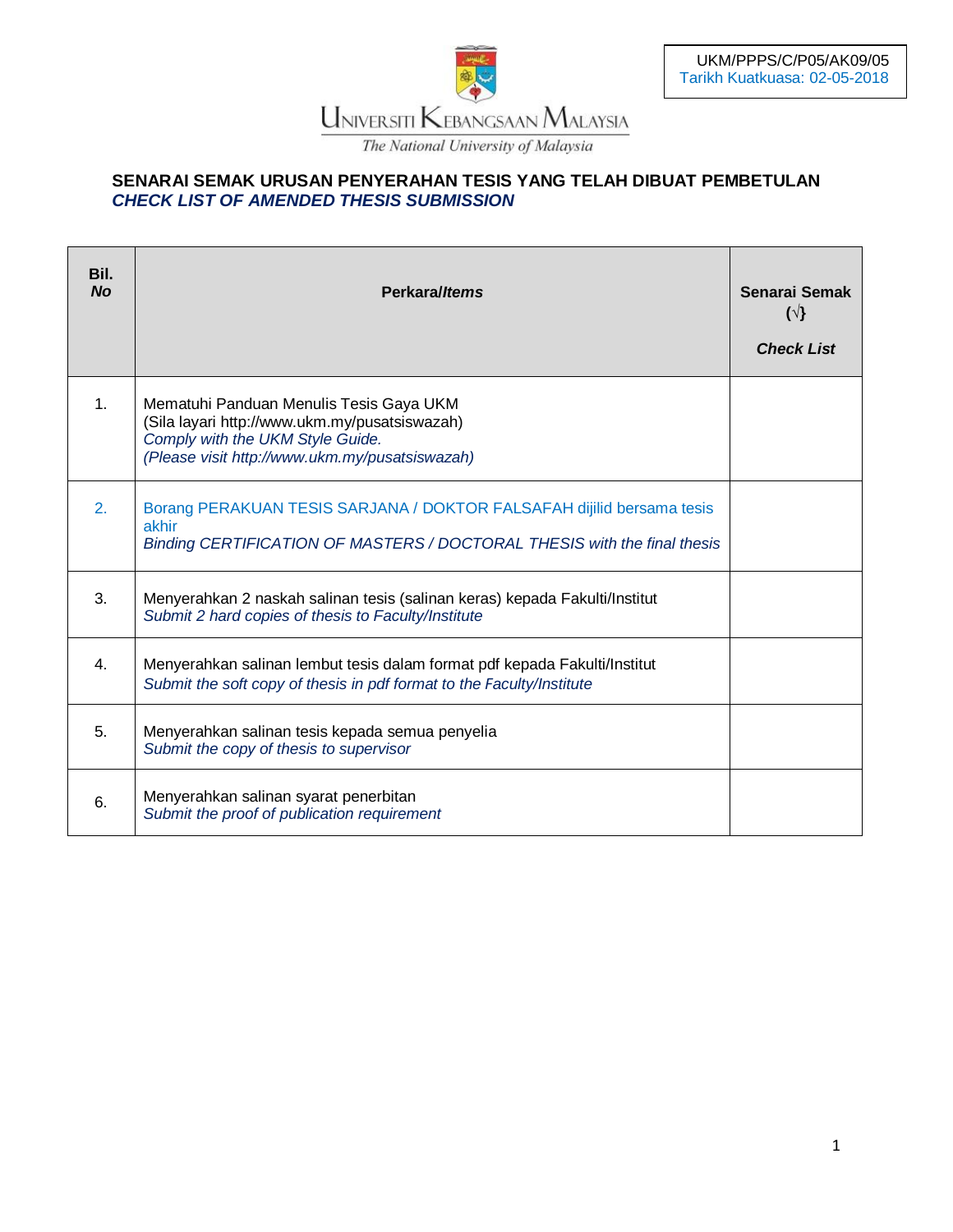

The National University of Malaysia

## PENYERAHAN TESIS/DISERTASI YANG TELAH DIBUAT PEMBETULAN *SUBMISSION OF AMENDED THESIS/DISSERTATION*

| A. MAKLUMAT PELAJAR/STUDENT DETAILS             |                                                                                                                  |                                                            |  |  |
|-------------------------------------------------|------------------------------------------------------------------------------------------------------------------|------------------------------------------------------------|--|--|
| Nama<br><b>Name</b>                             |                                                                                                                  |                                                            |  |  |
| No. Pendaftaran<br><b>Registration No.</b>      |                                                                                                                  |                                                            |  |  |
| Jabatan<br>Department                           |                                                                                                                  |                                                            |  |  |
| Fakulti/Institut<br>Faculty/Institute           |                                                                                                                  |                                                            |  |  |
| Program<br>Pengajian<br><b>Program of Study</b> |                                                                                                                  | Sarjana / Doktor Falsafah   Masters / Doctor of Philosophy |  |  |
| Alamat:<br><b>Address</b>                       |                                                                                                                  |                                                            |  |  |
| Mel-e/Email:                                    |                                                                                                                  | No. Telefon/Tel.No:                                        |  |  |
|                                                 | <b>B. MAKLUMAT TESIS/THESIS DETAILS</b>                                                                          |                                                            |  |  |
|                                                 |                                                                                                                  |                                                            |  |  |
| Tandatangan:                                    |                                                                                                                  | Tarikh/Date:                                               |  |  |
| Signature                                       |                                                                                                                  |                                                            |  |  |
|                                                 | <b>C. PERAKUAN PENYELIA DAN PEMERIKSA DALAM **</b><br><b>DECLARATION OF SUPERVISORS AND INTERNAL EXAMINER **</b> |                                                            |  |  |
| Nama/Name:                                      |                                                                                                                  |                                                            |  |  |
|                                                 |                                                                                                                  | Tandatangan:                                               |  |  |
|                                                 | (Penyelia Utama/Pengerusi Jawatankuasa Penyeliaan)<br>(Main Supervisor/ Chair of the Supervisory Committee)      | Signature                                                  |  |  |
| Nama/Name:                                      |                                                                                                                  | Tandatangan:                                               |  |  |
|                                                 |                                                                                                                  | Signature                                                  |  |  |
|                                                 | (Penyelia Bersama/Ahli Jawatankuasa Penyeliaan)<br>(Co-supervisor/ Member of the Supervisory Committee)          |                                                            |  |  |
|                                                 |                                                                                                                  |                                                            |  |  |
| Nama/Name:                                      |                                                                                                                  | Tandatangan:                                               |  |  |
|                                                 | (Ahli Jawatankuasa Penyeliaan/Member of the Supervisory Committee)                                               | Signature                                                  |  |  |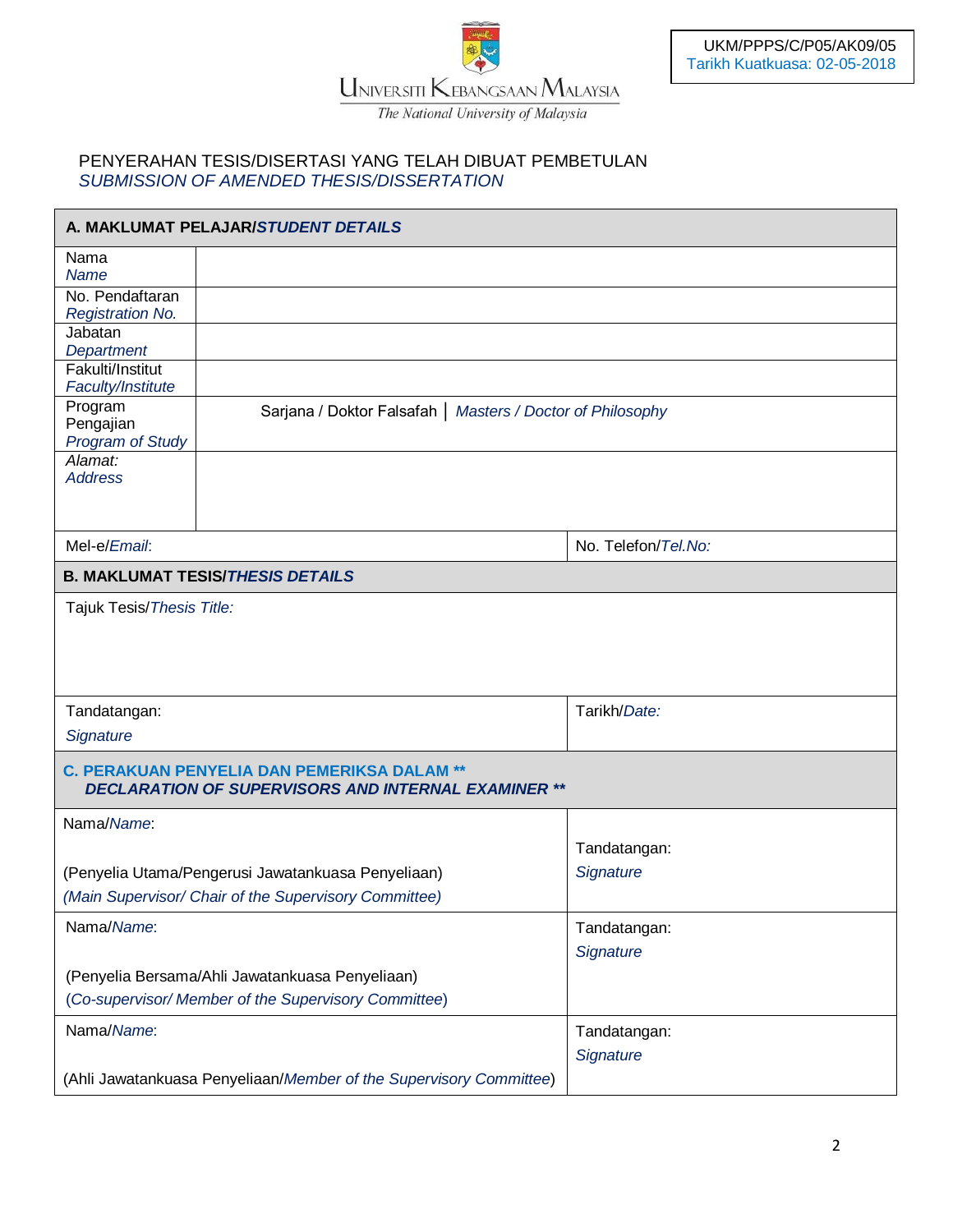| Nama/Name:                                                                                                                               | Tandatangan: |  |  |  |  |  |
|------------------------------------------------------------------------------------------------------------------------------------------|--------------|--|--|--|--|--|
|                                                                                                                                          | Signature    |  |  |  |  |  |
| (Pemeriksa Dalam/Internal Examiner)                                                                                                      |              |  |  |  |  |  |
| **Potong yang tidak berkenaan/Delete where not applicable                                                                                |              |  |  |  |  |  |
|                                                                                                                                          |              |  |  |  |  |  |
| D. DISAHKAN BAHAWA FORMAT TESIS MENGIKUT GAYA UKM DAN CALON DIBENARKAN MENJILID TESIS/<br><b>PENGHANTARAN AKHIR</b>                      |              |  |  |  |  |  |
| DECLARATION OF THESIS FORMAT IS ACCORDING TO THE UKM STYLE, AND THE CANDIDATE IS<br><b>APPROVED FOR THESIS BINDING/FINAL SUBMISSION</b>  |              |  |  |  |  |  |
| Tandatangan:                                                                                                                             |              |  |  |  |  |  |
| Signature                                                                                                                                | Tarikh:      |  |  |  |  |  |
|                                                                                                                                          | Date         |  |  |  |  |  |
| (Penyelia Utama/Pengerusi Jawatankuasa Penyeliaan)                                                                                       |              |  |  |  |  |  |
| (Main Supervisor/ Chair of the Supervisory Committee)                                                                                    |              |  |  |  |  |  |
| E. PERAKUAN KETUA JABATAN/KETUA PROGRAM/PENGERUSI PUSAT PENGAJIAN<br>RECOMMENDATORY FROM HEAD OF DEPARTMENT/HEAD OF PROGRAM/SCHOOL CHAIR |              |  |  |  |  |  |
| Tandatangan:                                                                                                                             | Tarikh:      |  |  |  |  |  |
|                                                                                                                                          |              |  |  |  |  |  |
| Signature                                                                                                                                | Date         |  |  |  |  |  |
|                                                                                                                                          |              |  |  |  |  |  |
| Cop Rasmi:                                                                                                                               |              |  |  |  |  |  |
| <b>Official Stamp</b>                                                                                                                    |              |  |  |  |  |  |
| F. KELULUSAN DEKAN/PENGARAH/ APPROVAL FROM DEAN/DIRECTOR                                                                                 |              |  |  |  |  |  |
| Tandatangan:                                                                                                                             | Tarikh:      |  |  |  |  |  |
| Signature                                                                                                                                | Date         |  |  |  |  |  |
|                                                                                                                                          |              |  |  |  |  |  |
| Cop Rasmi:                                                                                                                               |              |  |  |  |  |  |
| <b>Official Stamp</b>                                                                                                                    |              |  |  |  |  |  |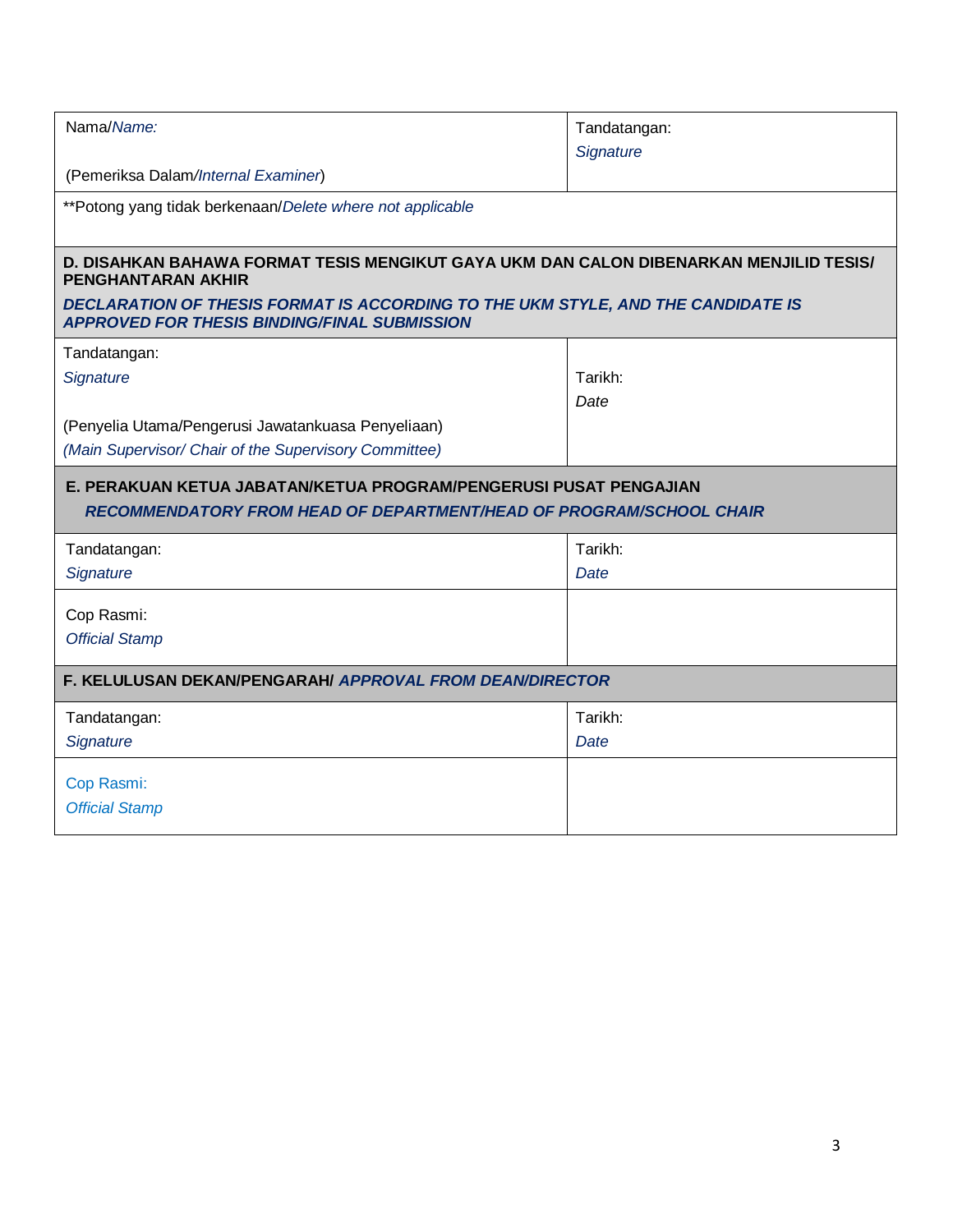

## **PERAKUAN TESIS SARJANA / DOKTOR FALSAFAH** *(DECLARATION OF MASTER / DOCTOR OF PHILOSOPHY THESIS)*

| A. MAKLUMAT PELAJAR/STUDENT DETAILS                                                          |                                                            |                                                                                                                                                                                                                                                                                                                                                                                                                                                                                                                                                                                                                                                                                                                                                                                                                                                                                                                                                                                |  |  |
|----------------------------------------------------------------------------------------------|------------------------------------------------------------|--------------------------------------------------------------------------------------------------------------------------------------------------------------------------------------------------------------------------------------------------------------------------------------------------------------------------------------------------------------------------------------------------------------------------------------------------------------------------------------------------------------------------------------------------------------------------------------------------------------------------------------------------------------------------------------------------------------------------------------------------------------------------------------------------------------------------------------------------------------------------------------------------------------------------------------------------------------------------------|--|--|
| Nama<br><b>Name</b>                                                                          |                                                            |                                                                                                                                                                                                                                                                                                                                                                                                                                                                                                                                                                                                                                                                                                                                                                                                                                                                                                                                                                                |  |  |
| No. Pendaftaran<br><b>Registration No.</b>                                                   |                                                            |                                                                                                                                                                                                                                                                                                                                                                                                                                                                                                                                                                                                                                                                                                                                                                                                                                                                                                                                                                                |  |  |
| Fakulti/Institut<br>Faculty/Institute                                                        |                                                            |                                                                                                                                                                                                                                                                                                                                                                                                                                                                                                                                                                                                                                                                                                                                                                                                                                                                                                                                                                                |  |  |
| Program Pengajian<br><b>Program of Study</b>                                                 | Sarjana / Doktor Falsafah   Masters / Doctor of Philosophy |                                                                                                                                                                                                                                                                                                                                                                                                                                                                                                                                                                                                                                                                                                                                                                                                                                                                                                                                                                                |  |  |
| <b>Tajuk Tesis</b><br><b>Thesis Title</b>                                                    |                                                            |                                                                                                                                                                                                                                                                                                                                                                                                                                                                                                                                                                                                                                                                                                                                                                                                                                                                                                                                                                                |  |  |
| Mel-e/Email:                                                                                 |                                                            | No. Telefon/Tel.No:                                                                                                                                                                                                                                                                                                                                                                                                                                                                                                                                                                                                                                                                                                                                                                                                                                                                                                                                                            |  |  |
| <b>B. PERAKUAN / DECLARATION</b>                                                             |                                                            |                                                                                                                                                                                                                                                                                                                                                                                                                                                                                                                                                                                                                                                                                                                                                                                                                                                                                                                                                                                |  |  |
| agreed by UKM and the Student/Sponsor.                                                       |                                                            | Merujuk kepada Dasar Harta Intelek UKM 2018, tesis adalah hak milik UKM seperti keterangan dibawah:<br>4.2.1 Harta Intelek yang direka cipta oleh pelajar termasuk tesis dan semua hasil penyelidikan ditulis<br>oleh Pelajar UKM dalam tempoh pengajiannya di UKM direka cipta, dibangunkan atau dihasilkan menggunakan<br>kemudahan, bahan, dana, atau sumber lain adalah hak milik UKM melainkan dinyatakan sebaliknya dalam Dasar<br>ini atau dipersetujui sebaliknya oleh UKM dan Pelajar/Penaja.<br>Referring to the UKM Intellectual Property Policy 2018, the thesis is the property of UKM as described below:<br>4.2.1 Intellectual property created by the student, including the thesis and all research output produced by the<br>UKM Student during their studies at UKM, including designed, developed or produced output using facilities,<br>materials, funds, or other resources are the property of UKM unless otherwise stated in this Policy or otherwise |  |  |
| <b>RAHSIA</b><br><b>CONFIDENTIAL</b>                                                         |                                                            | Mengandungi maklumat rahsia di bawah AKTA RAHSIA RASMI 1972<br>Consisting of classified information under the OFFICIAL SECRETS ACT<br>1972                                                                                                                                                                                                                                                                                                                                                                                                                                                                                                                                                                                                                                                                                                                                                                                                                                     |  |  |
| <b>TERHAD</b><br><b>RESTRICTED</b>                                                           |                                                            | Mengandungi maklumat TERHAD yang telah ditentukan oleh organisasi /<br>badan di mana penyelidikan dijalankan<br>Consisting of RESTRICTED information which has been determined by the<br>organisation/body where the research was conducted                                                                                                                                                                                                                                                                                                                                                                                                                                                                                                                                                                                                                                                                                                                                    |  |  |
| <b>AKSES TERBUKA/</b><br><b>TIDAK TERHAD</b><br><b>OPEN ACCESS/</b><br><b>NON-RESTRICTED</b> |                                                            | Saya membenarkan tesis ini diterbitkan secara akses terbuka, teks penuh<br>atau dibuat salinan untuk tujuan pengajian, pembelajaran & penyelidikan<br>sahaja<br>I permit this thesis to be published through open access, full text or copied<br>only for study, learning, and research purposes.                                                                                                                                                                                                                                                                                                                                                                                                                                                                                                                                                                                                                                                                              |  |  |